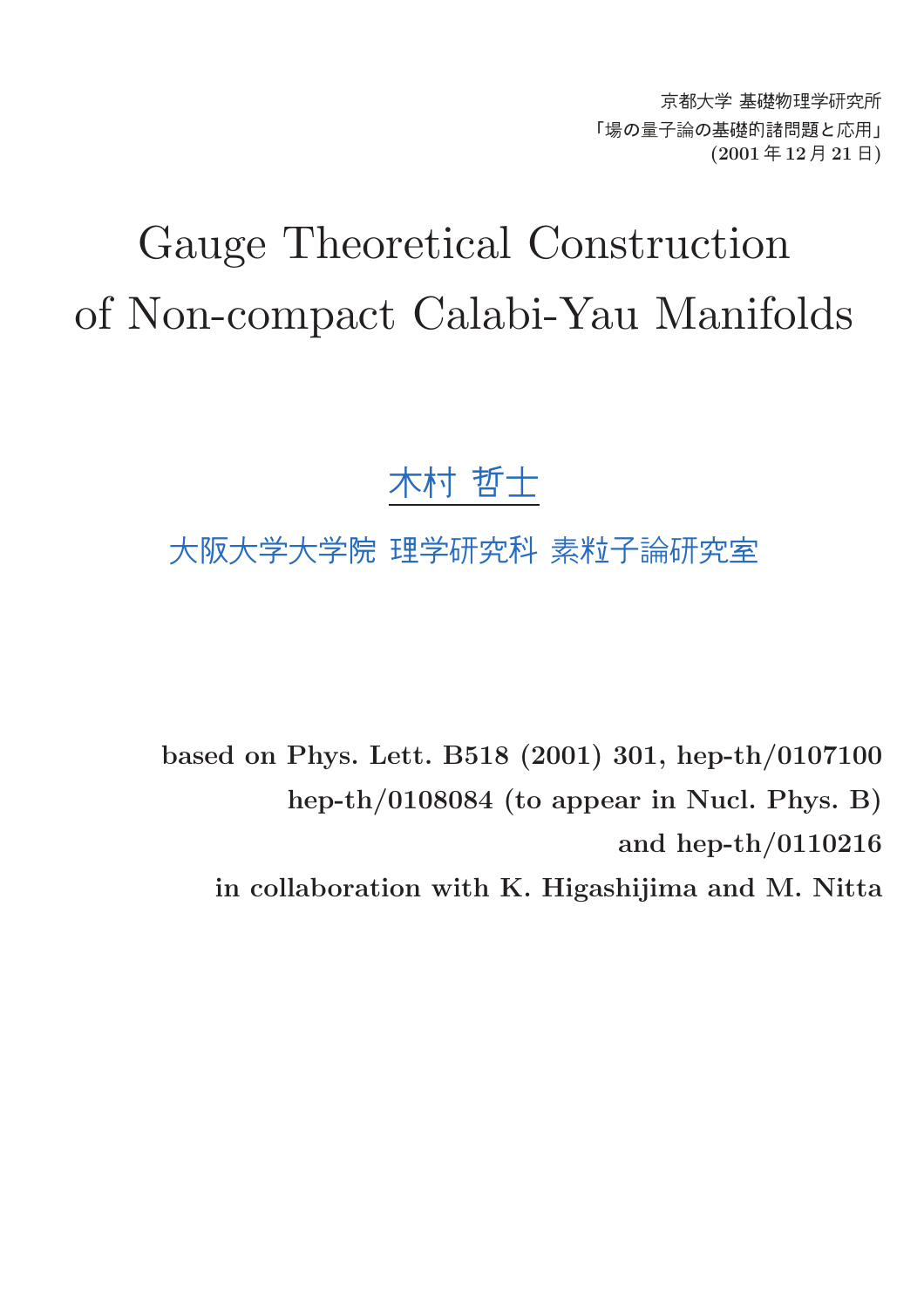# **Introduction**

1-loop 繰り込みで有限な SUSY Nonlinear Sigma Model の探求 Ricci-flat Kähler 多様体 (coset construction) Non-compact Calabi-Yau 多様体を構成

具体的には · · ·

SNLSM as Gauge Theories (compact Kähler) を応用

# ⇓

Complex Line Bundle の出現, 特に

Hermitian Symmetric Spaces

 $+$ 

complex line

target 空間は 特異点が回避されている多様体とみなされる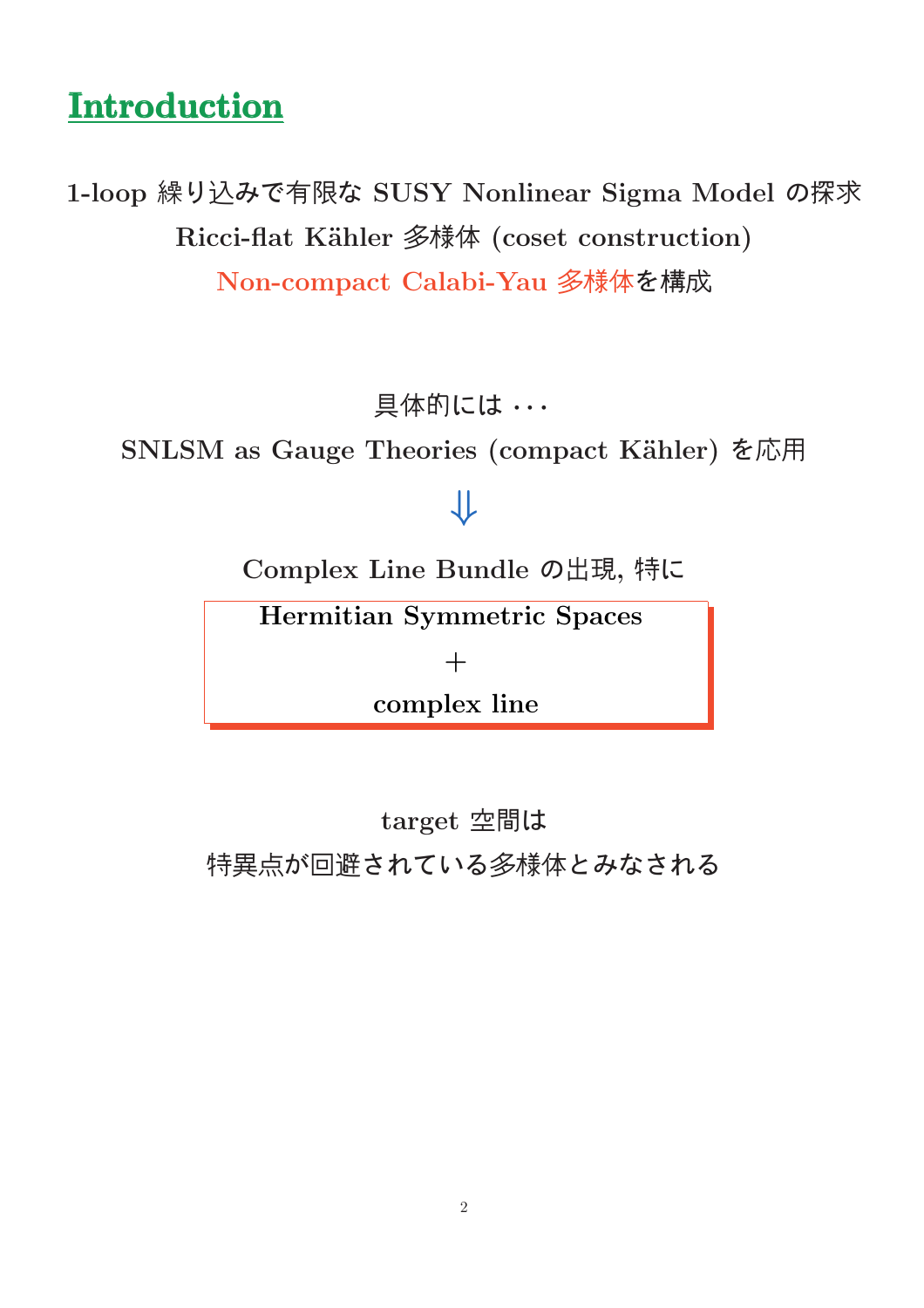## Gauge Theoretical Construction

SUSY Nonlinear Sigma Models as Gauge Theory を応用 Grassmann  $G_{N,M}$ :

 $\Phi: N \times M$  matrix-valued chiral superfield

Lagrangian  $(U(M)^{\mathbb{C}}$  gauge group):

$$
\mathcal{L} = \int \! d^4 \theta \left\{ \text{tr}(\Phi^\dagger \Phi e^V) - c \; \text{tr} V \right\} \, .
$$

V : vector superfield (non-compact 方向の自由度を gauged away)  $\implies$  積分すると非線形模型, target 空間が Grassmann  $G_{N,M}$ 

$$
\begin{aligned} \text{gauge-fixing: } \ \Phi & = \begin{pmatrix} 1_M \\ \varphi_{Aa} \end{pmatrix}, \\ \varphi_{Aa} : (N-M) \times M \ \text{matrix-valued chiral superfield} \\ \mathcal{K} & = c \log \det \left( 1_M + \varphi^\dagger \varphi \right) \equiv c \cdot \Psi \\ \\ G_{N,M} & = \frac{U(N)}{U(N-M) \times U(M)} \end{aligned}
$$

多様体としては compact かつ  $(Ric) > 0$ Ricci-flat 多様体を構成したい

⇓

U(1) 群を ungauged して non-compact 多様体にする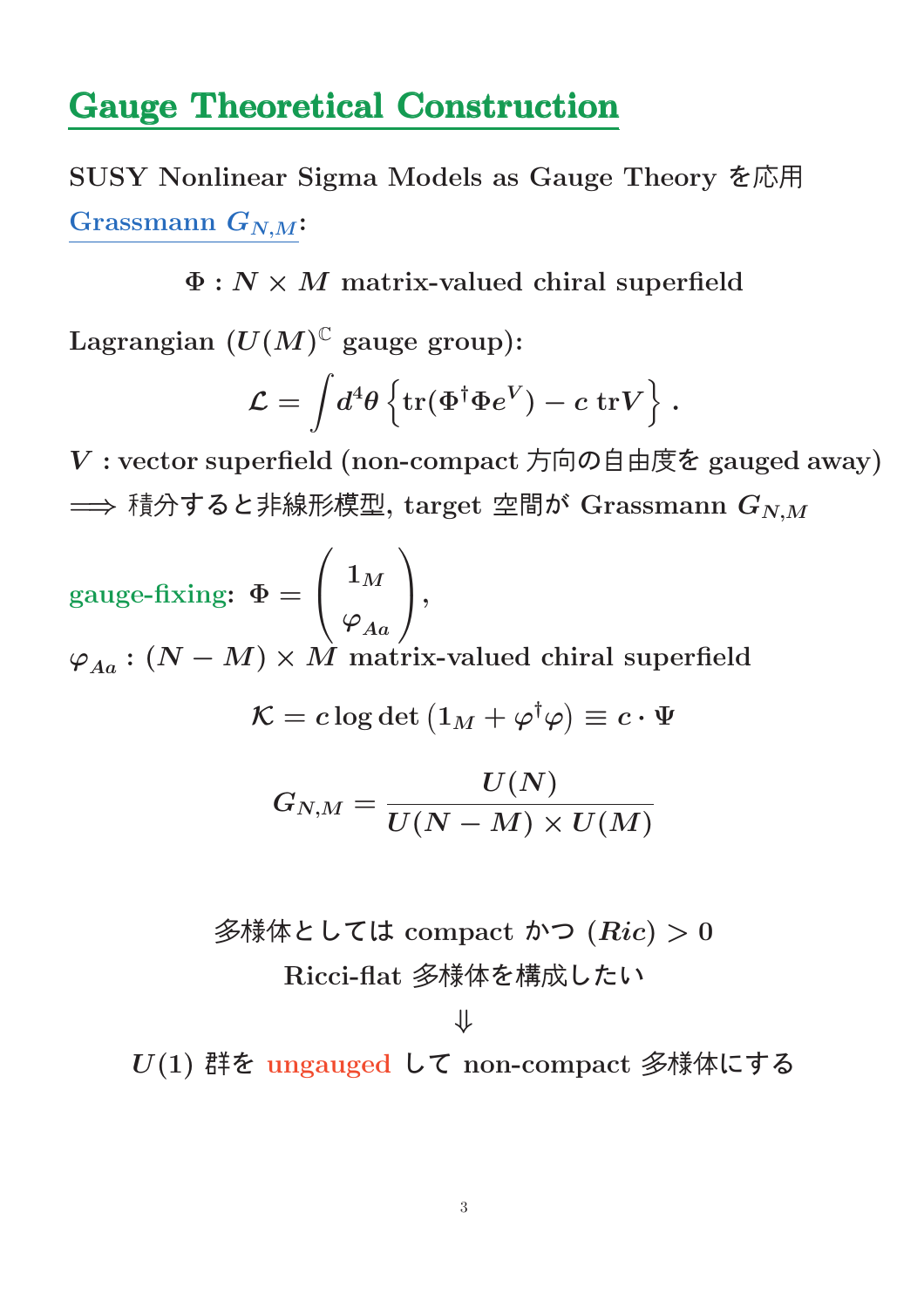#### line bundle over  $G_{N,M}$ :

general  $U(M)$  gauge symmetric Lagrangian:

$$
\mathcal{K}_0(\Phi, \Phi^\dagger, V) = f(\text{tr}(\Phi^\dagger \Phi e^V)) - c \, \text{tr} V
$$
\n
$$
f: \text{tr}(\Phi^\dagger \Phi e^V) \text{ on } \mathbb{H} \otimes \mathbb{H} \otimes \mathbb{H}, V = V^a T_a, T_a \in U(M)
$$
\n
$$
c: \text{FI constant} \to \text{real superfield } C \text{ L\'E\'L\'i}
$$

 $\lceil \partial \mathcal{L} / \partial C = -\text{tr} V = 0$ 」 $\Rightarrow \ \ \ulcorner U(M)^{\mathbb{C}} \to SU(M)^{\mathbb{C}}$ 」

$$
\mathcal{K}_0 \equiv \mathcal{K}(X) \; , \quad X = \log \det \Phi^{\dagger} \Phi
$$

 $C$  を導入 =  $U(1)^{\mathbb{C}}$  部分を ungauged

ungauged した分 多様体として複素 1 次元が non-compact 方向に伸びる

最も簡単な複素 1 次元の追加方法:  $\Phi=\sigma$  $\sqrt{ }$  $\mathbf{I}$  $\mathbf{1}_M$  $\overline{\varphi}_{Aa}$  $\sqrt{2}$  $\bigg|\;,\;\;\sigma\in\mathbb{C}^1\;\;\implies\;\;X=M^2\log|\sigma|^2+\Psi\bigg|$ 

Ricci tensor:

$$
(Ric)_{\mu\nu^*}=-\partial_\mu\partial_{\nu^*}\log\det g_{\kappa\lambda^*},\ \ \, g_{\mu\nu^*}=\partial_\mu\partial_{\nu^*}\mathcal{K}(X)
$$

Ricci-flat condition:

$$
(Ric)_{\mu\nu^*} = 0 \ \longrightarrow \ \left\{ \begin{aligned} &\text{det}\,g_{\mu\nu^*} = (\text{constant})\times |F|^2 \\ &F = \text{holomorphic function} \end{aligned} \right.
$$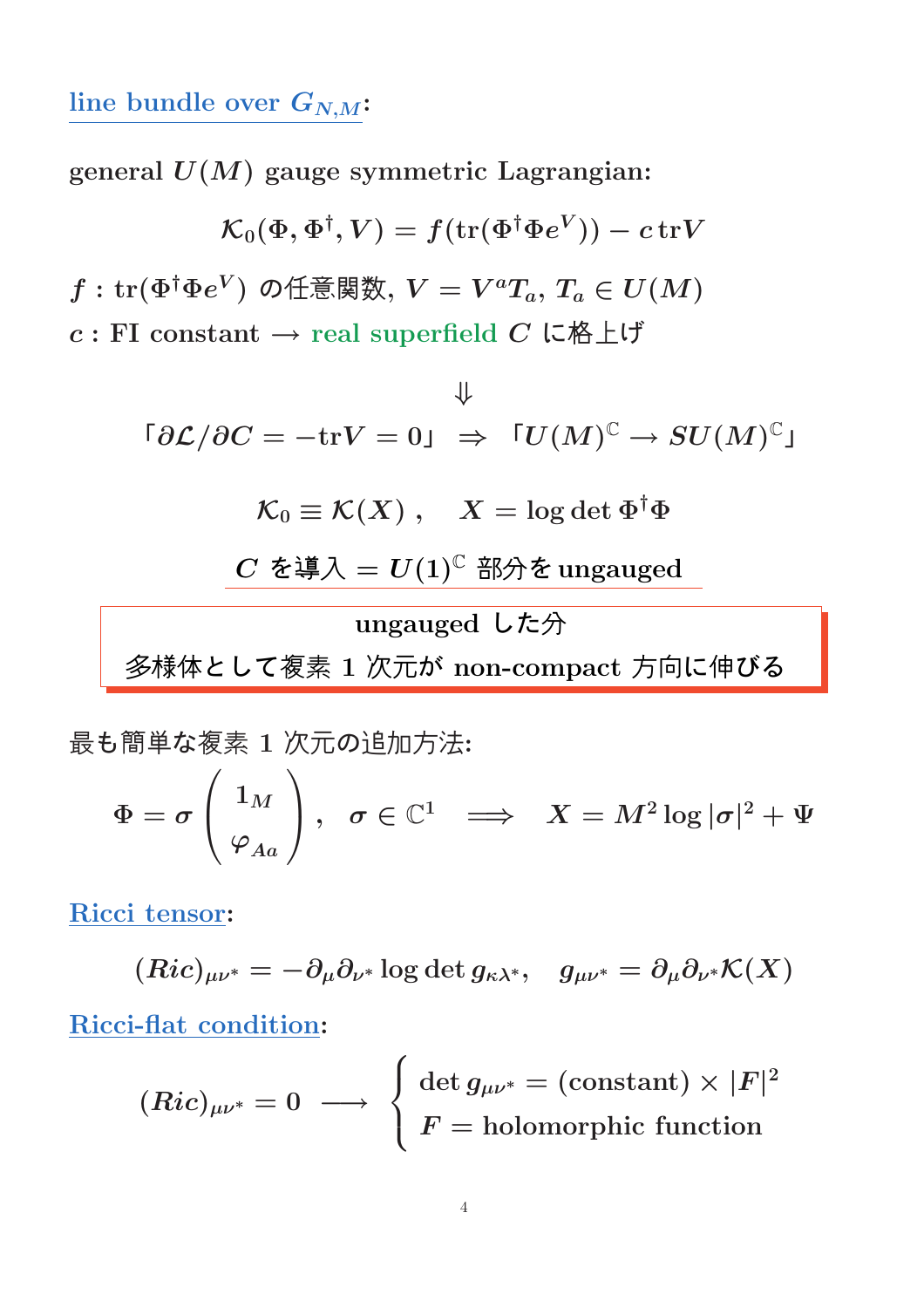determinant:

 $\det g_{\mu\nu^*} =$ 1  $|\sigma|^2$  $\frac{d^2\mathcal{K}}{dt}$  $dX^2$  $\int \frac{d\mathcal{K}}{d\mathcal{K}}$  $dX$  $\bigwedge^{} M(N-M)$  $\cdot \det \widetilde{g}_{ij^*}$  $\overline{1}$  $\partial_i\partial_{j^*}X=\partial_i\partial_{j^*}\Psi\equiv \widetilde{g}_{ij^*}$  $\overline{ }$ 

Ricci-flat condition は価微分方種式  
\n
$$
-\Re
$$
には解が不能  
\n $\cup$  かし,

\nGrassmann  $G_{N,M}$ は [Einstein-Kähler](mailto:Einstein-Kähler):

$$
-\partial_i \partial_{j^*} \log \det \widetilde{g}_{kl^*} = (\widetilde{Ric})_{ij^*} = \mathcal{C} \, \widetilde{g}_{ij^*} = \mathcal{C} \, \partial_i \partial_{j^*} \Psi
$$

$$
\rightarrow \det \widetilde{g}_{ij^*} = \exp(-\mathcal{C}\Psi)
$$

 $C:$  cosmological constant {群 G から決まる (= N)}

Ricci-flat condition:

$$
\left(\text{constant}\right)=e^{-NX}\frac{d}{dX}{\left(\frac{d\mathcal{K}}{dX}\right)^{M\left(N-M\right)+1}}
$$

dK dX = λeNX + b 1 D λ : positive real parameter b : integration constant, 非常に重要な parameter D = M(N − M) + 1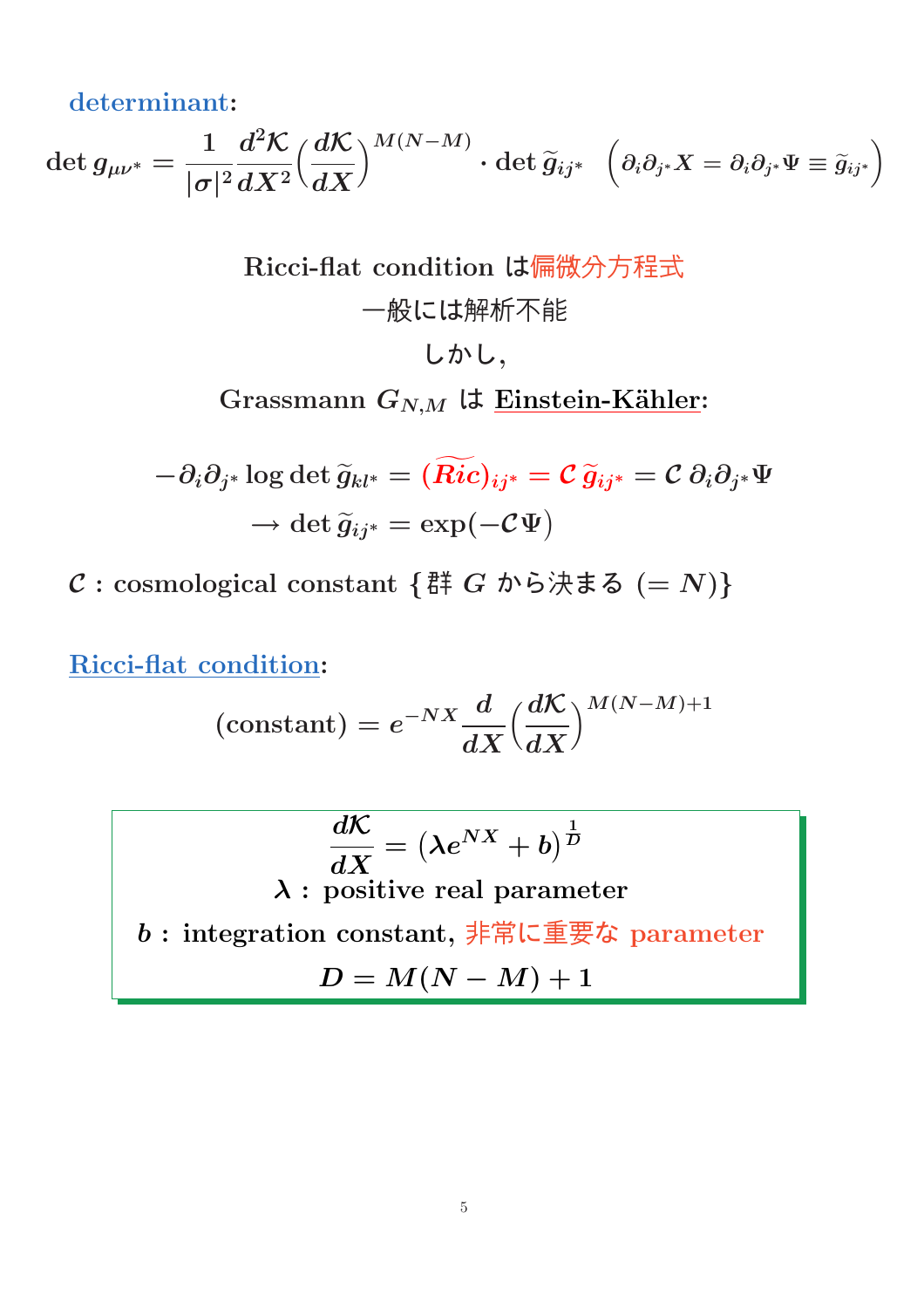特徴

 $b \neq 0$  での metric:  $\sigma = 0$  で潰れるが curvature は有限  $z^\mu = (\sigma,\,\varphi^i)$  は座標特異点 $(\sigma=0)$  を持つ

$$
\frac{\Downarrow}{\text{Phi} \times \text{Phi} : \rho \equiv \frac{\sigma^{MN}}{MN}}
$$

 $\rho = 0$   $(d\rho = 0)$  部分多様体:

 $g_{ij^*}\big|$  $\big\vert_{\rho=0}=b$ 1  $\bar{D}\partial_i\partial_{j^*}\Psi \quad \iff \; G_{N,M} \; \mathcal{O} \; \text{metric} \;$ そのもの 任意の  $\rho \neq 0$   $(d\rho = 0)$  部分多様体も  $G_{N,M}$  で構成される

complex line bundle over  $G_{N,M}$ 

$$
b = 0: 原点に特異点\n
$$
b = ①: ③\sqrt{25}
$$
\n
$$
b = ⑧\sqrt{25}
$$
\n
$$
b = ③\sqrt{25}
$$
\n
$$
b = ③\sqrt{25}
$$
$$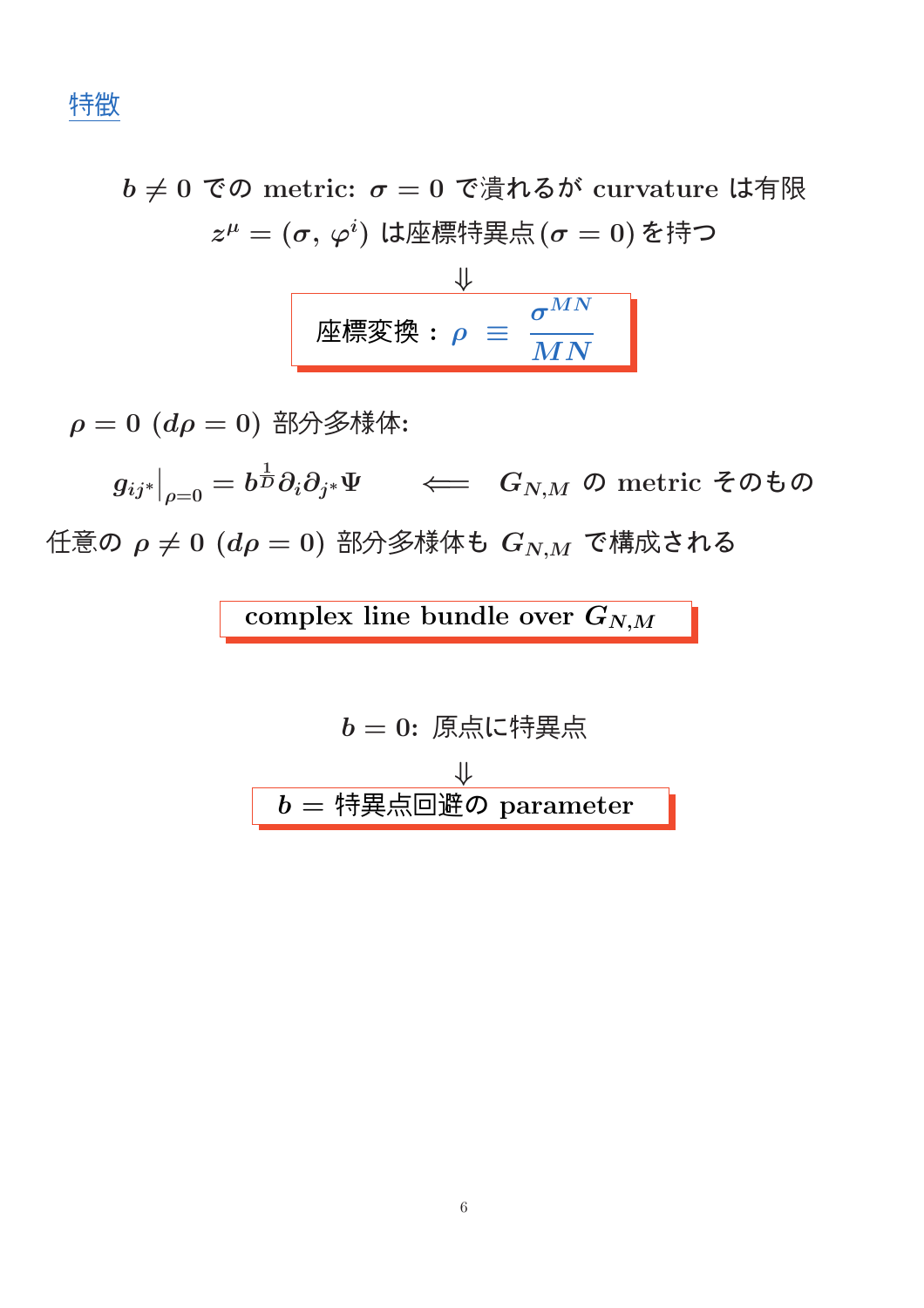Hermitian Symmetric Spaces:

† 拘束を課す:  $G_{2N,N}$  + Superpotential

$$
G_{2N,N} + \{ \varphi^T = \varphi \} \Longrightarrow \frac{Sp(N)}{U(N)}\\ G_{2N,N} + \{ \varphi^T = -\varphi \} \Longrightarrow \frac{SO(2N)}{U(N)}
$$

† non-Abelian gauge group を  $U(1)$  のみにする  $(M = 1)$ 

$$
G_{N,1}\ \Rightarrow\ \mathbb{C}P^{N-1}
$$

†  $\mathbb{C}P^{N-1}$  に拘束を課す:  $\mathbb{C}P^{N-1} + \text{Superpotential}$  $\mathbb{C}P^{N-1}+\left\{\vec{\phi}^2=0\right\} \;\Rightarrow\; \frac{SO(N)}{SO(N-2)\;\times}$  $SO(N-2)\times U(1)$  $\equiv Q^{N-2}$  $\mathbb{C}P^{26}+\left\{\Gamma_{ijk}\phi^{i}\phi^{j}\phi^{k}=0\right\}\ \Rightarrow\ \frac{E_{6}}{\text{SO}(10)}\,,$  $SO(10)\times U(1)$  $\mathbb{C}P^{55}+\left\{d_{\alpha\beta\gamma\delta}\phi^{\alpha}\phi^{\beta}\phi^{\gamma}\phi^{\delta}=0\right\} \;\Rightarrow\;\frac{E_{7}}{E_{\alpha}\times I}$  $E_6 \times U(1)$ 

これらの complex line bundle も同様に構成できる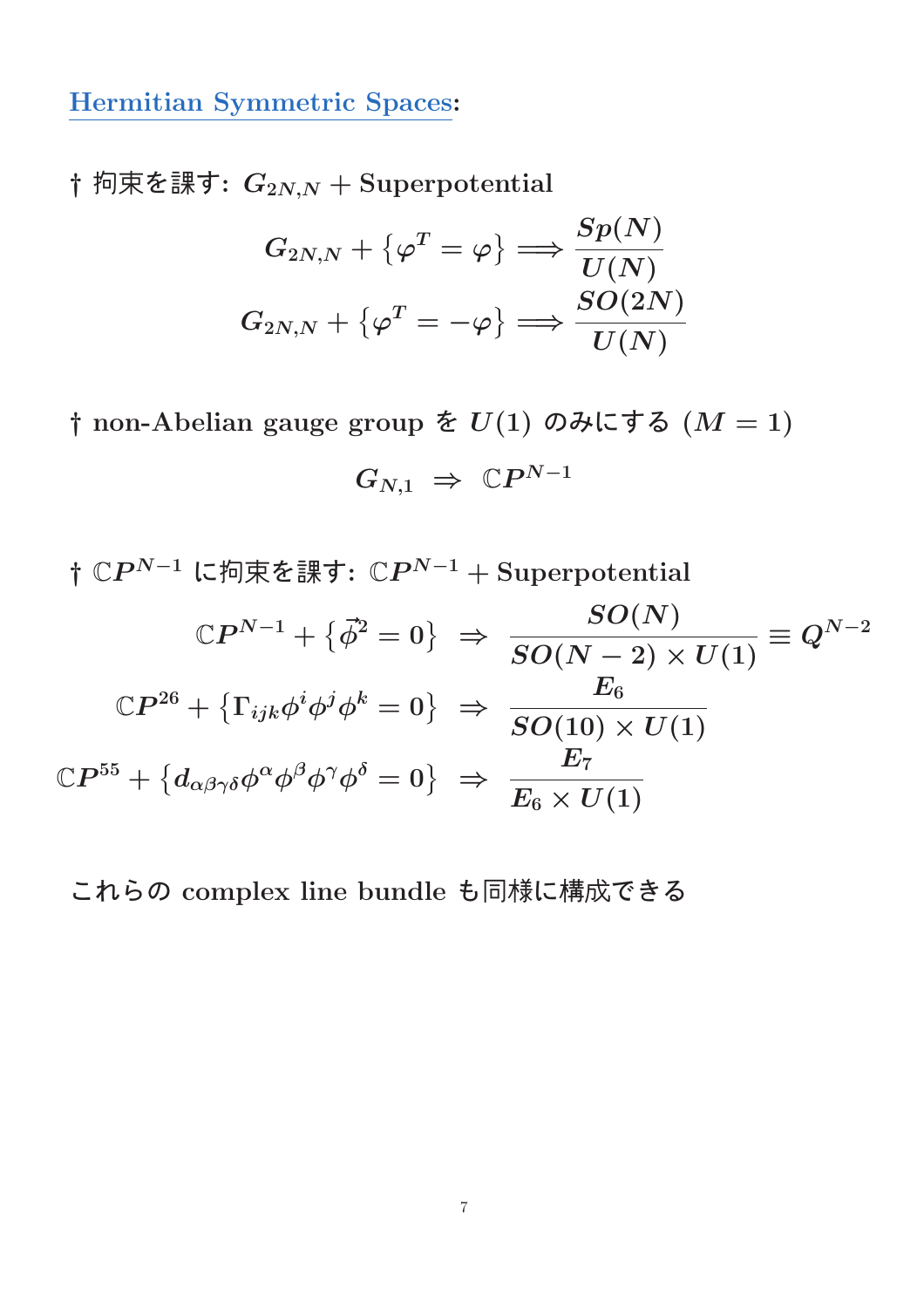# Summary and Discussions

Gauge theory を用いた compact な Kähler 多様体 ⇓  $U(1)$  ungauged  $\Rightarrow$  non-compact Kähler 多様体の導出 Einstein-Kähler ⇒ 「Ricci-flat 条件 = 常微分方程式」 座標変換  $\rho \sim \sigma^n \Rightarrow$  座標特異点消失 積分定数  $b \neq 0$  ⇒ 特異点消失  $\rho = 0$  部分多様体 =  $\Gamma$ compact Kähler 多様体」 ⇓ Complex line bundle over compact Kähler manifolds ⇓ Non-compact Calabi-Yau manifolds

#### 課題:

多様体の大域的な構造/無限遠の構造 他の Kähler 多様体への応用 超共形場理論の構成 Supergravity/Superstring, D-branes への応用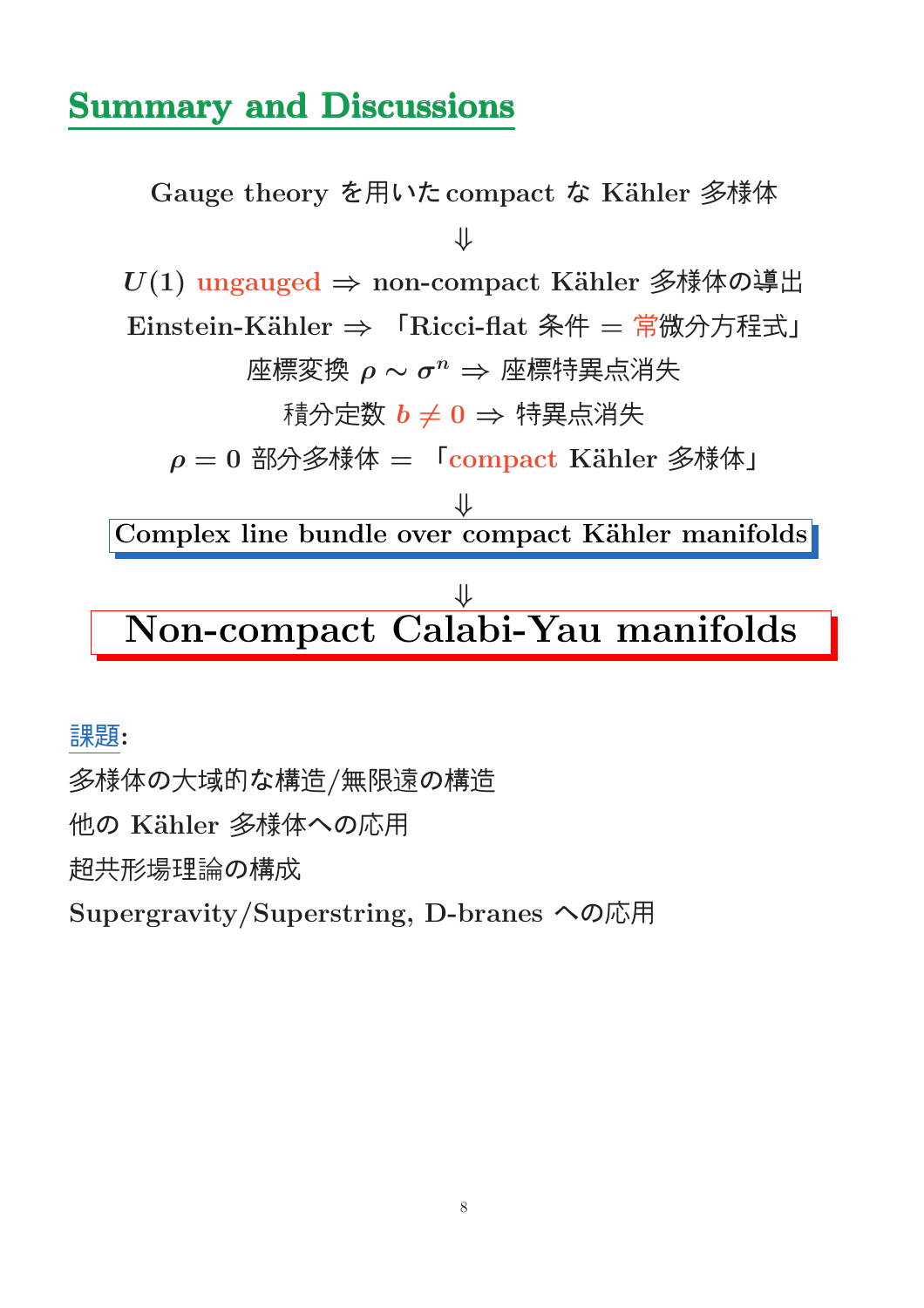### Compact Kähler manifolds

 $\text{projective space: } \mathbb{C}P^{N-1} = SU(N)/[SU(N-1)\times U(1)]$ 

$$
\vec{\phi} \in \mathbb{C}^N
$$
: 
$$
\vec{\phi} \sim \lambda \vec{\phi}, \lambda \in \mathbb{C}^1
$$
で同一視  

$$
\vec{\phi}^T = (1, \varphi^i), (i = 1, 2, \dots, N - 1)
$$
座

 $\Psi = c \log \vec{\phi}^{\dagger} \vec{\phi} = c \log \left\{ 1 + |\varphi^i| \right\}$ |  $\left\{ \begin{array}{ll} 2 \end{array} \right\} \, , \,\,\,\, c = \hbox{constant}$ 

quadric surface:  $Q^{N-2} = SO(N)/[SO(N-2) \times U(1)]$ 

$$
\mathbb{C}P^{N-1} + [\vec{\phi}^2 = 0]:
$$
\n
$$
\vec{\phi}^T = (1, \varphi^i, -\frac{1}{2}(\varphi^i)^2), (i = 1, 2, \dots, N-2) \ncong \stackrel{\text{#}}{\text{#}}\approx \hat{\mathcal{E}} \ncong \text{H}
$$
\n
$$
\Psi = c \log \vec{\phi}^\dagger \vec{\phi} = c \log \left\{ 1 + |\varphi^i|^2 + \frac{1}{4} (\varphi^i)^2 (\varphi^{*j})^2 \right\}
$$

例外群:  $E_6/[SO(10) \times U(1)], E_7/[E_6 \times U(1)]$ 

$$
\mathbb{C}P^{26} + [\Gamma_{ijk}\phi^j\phi^k = 0], \mathbb{C}P^{55} + [d_{\alpha\beta\gamma\delta}\phi^{\beta}\phi^{\gamma}\phi^{\delta} = 0]:
$$
  
\n
$$
\Gamma_{ijk}: \text{ rank-3 symmetric tensor invariant under } E_6
$$
  
\n
$$
d_{\alpha\beta\gamma\delta}: \text{rank-4 symmetric tensor invariant under } E_7
$$
  
\n
$$
[E_6]: \vec{\phi}^T = (1, \varphi_\alpha, -\frac{1}{2\sqrt{2}}\varphi C \sigma_A^{\dagger}\varphi), (\alpha = 1, 2, \dots, 16; A = 1, 2, \dots, 10)
$$
  
\n
$$
\Psi = c \log \{1 + |\varphi_\alpha|^2 + \frac{1}{8}|\varphi C \sigma_A^{\dagger}\varphi|^2\}
$$
  
\n
$$
[E_7]: \vec{\phi}^T = (1, \varphi^i, \frac{1}{2}\Gamma_{ijk}\varphi^j\varphi^k, \frac{1}{6}\Gamma_{ijk}\varphi^i\varphi^j\varphi^k), (i = 1, 2, \dots, 27)
$$
  
\n
$$
\Psi = c \log \{1 + |\varphi^i|^2 + \frac{1}{4}|\Gamma_{ijk}\varphi^j\varphi^k|^2 + \frac{1}{36}|\Gamma_{ijk}\varphi^i\varphi^j\varphi^k|^2\}
$$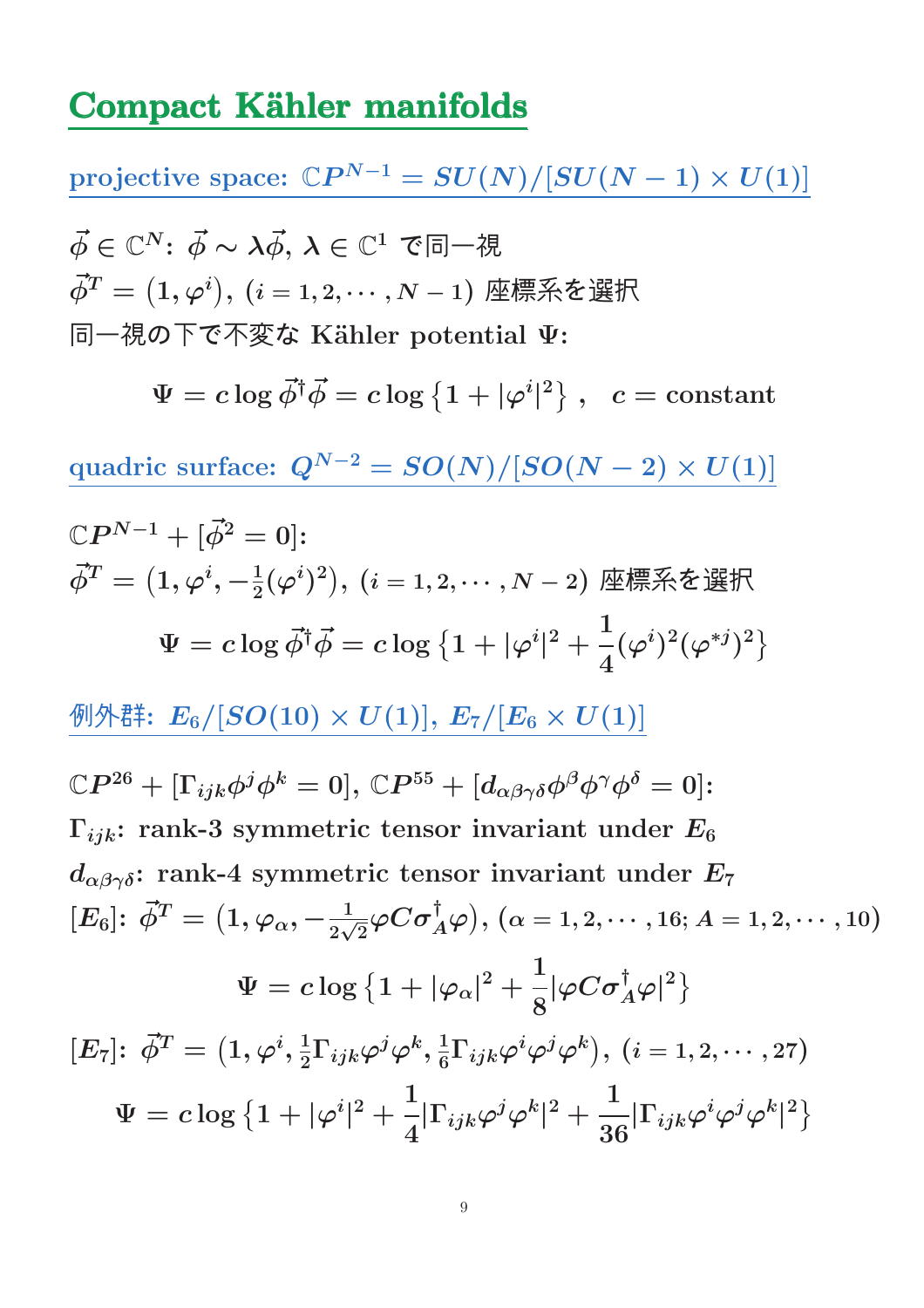Ricci-flat solution and coordinate transformation:

$$
\frac{d{\cal K}}{dX}=\left(\lambda e^{{\cal C}X}+b\right)^{\frac{1}{D}}\,,\ \ \rho=\sigma^n/n\;.
$$

Hermitian symmetric spaces:

| type            | $\mathbb{C}\ltimes G/H$                         | D                     | $\cal C$           | $\boldsymbol{n}$   |
|-----------------|-------------------------------------------------|-----------------------|--------------------|--------------------|
| $\text{AIII}_1$ | $\mathbb{C}\ltimes \mathbb{C}P^{N-1}$           | $1 + (N - 1)$         | $\boldsymbol{N}$   | $\boldsymbol{N}$   |
| $\text{AIII}_2$ | $\mathbb{C}\ltimes G_{N,M}$                     | $1+M(N-M)$            | $\boldsymbol{N}$   | MN                 |
| <b>BDI</b>      | $\mathbb{C}\ltimes Q^{N-2}$                     | $1 + (N - 2)$         | $\boldsymbol{N-2}$ | $\boldsymbol{N-2}$ |
| CI              | $\mathbb{C} \ltimes Sp(N)/U(N)$                 | $1+\frac{1}{2}N(N+1)$ | $N+1$              | $N(N+1)$           |
| <b>DIII</b>     | $\mathbb{C} \ltimes SO(2N)/U(N)$                | $1+\frac{1}{2}N(N-1)$ | $\boldsymbol{N-1}$ | $N(N-1)$           |
| EIII            | $\mathbb{C} \ltimes E_6 / [SO(10) \times U(1)]$ | $1 + 16$              | 12                 | 12                 |
| <b>EVII</b>     | $\mathbb{C}\ltimes E_7/[E_6\times U(1)]$        | $1 + 27$              | 18                 | 18                 |

$$
D = \dim_{\mathbb{C}}(\mathbb{C} \ltimes G/H) \,\, , \ \ \mathcal{C} = \frac{1}{2}C_2(G)
$$

 $Q^1 \,\, \simeq \,\, \mathbb{C}P^1 \,\, \simeq \,\, SO(4)/U(2) \,\, \simeq \,\, Sp(1)/U(1)$  $Q^2 \,\, \simeq \,\, \mathbb{C}P^1 \times \mathbb{C}P^1$  $\mathbb{C}P^3 \ \simeq \ SO(6)/U(3)$  $Q^3 \,\,\simeq\,\, Sp(2)/U(2)$  $Q^4 \,\, \simeq \,\, G_{4,2}$  $G_{N,M}\;\simeq\;G_{N,N-M}$ 

10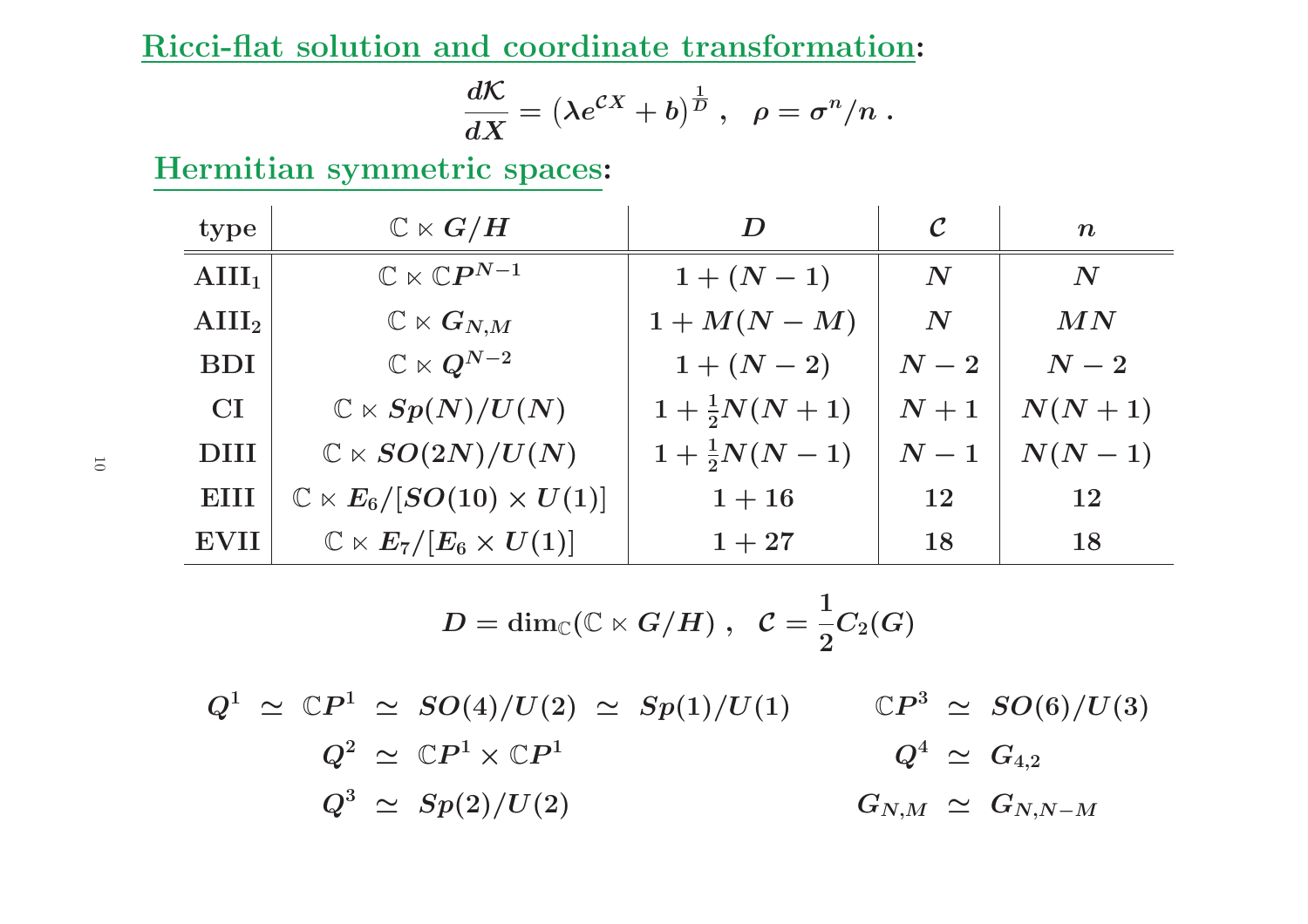Grassmann:  $G_{N,M} = U(N)/[U(N-M) \times U(M)]$ 

$$
\Phi: N \times M \text{ matrix, } \Phi \sim \Phi V \ [V \in U(M)] \text{ } \mathfrak{S} \Box \negthinspace \mathcal{H}
$$
\n
$$
\Phi = \begin{pmatrix} 1_M \\ \varphi_{Aa} \end{pmatrix}, (A = 1, 2, \cdots, N - M; a = 1, 2, \cdots, M) \text{ } \mathcal{O} \text{ } \underline{\mathcal{H}} \underline{\mathcal{R}} \underline{\mathcal{R}}
$$
\n
$$
\Box \negthinspace \Box \Box \Phi \mathcal{D} \overline{\mathcal{T}} \overline{\mathcal{C}} \overline{\mathcal{K}} \underline{\mathcal{R}} \underline{\mathcal{K}} \text{ } \text{ Kähler potential } \Psi:
$$

$$
\Psi = c \log \det \Phi^\dagger \Phi = c \log \det \left\{ 1_M + \varphi^\dagger \varphi \right\}
$$

 $\frac{Sp(N)/U(N)}{D}$ 

$$
G_{2N,N}+[\varphi^T-\varphi=0]\!:\newline\Phi=\left(\begin{array}{c}1_N\\ \varphi_{ab}\end{array}\right)\!,\,(1\leq a\leq b\leq N)\:\:\text{の座
$$

 $\Psi = c \log \det \Phi^\dagger \Phi = c \log \det \left\{ 1_N + \varphi^\dagger \varphi \right\}$ 

# $SO(2N)/U(N)$

$$
G_{2N,N}+[\varphi^T+\varphi=0]\!:\newline\Phi=\left(\begin{array}{c}1_N\\ \varphi_{ab}\end{array}\right)\!,\,(1\leq a
$$

 $\Psi = c \log \det \Phi^\dagger \Phi = c \log \det \left\{ 1_N + \varphi^\dagger \varphi \right\}$